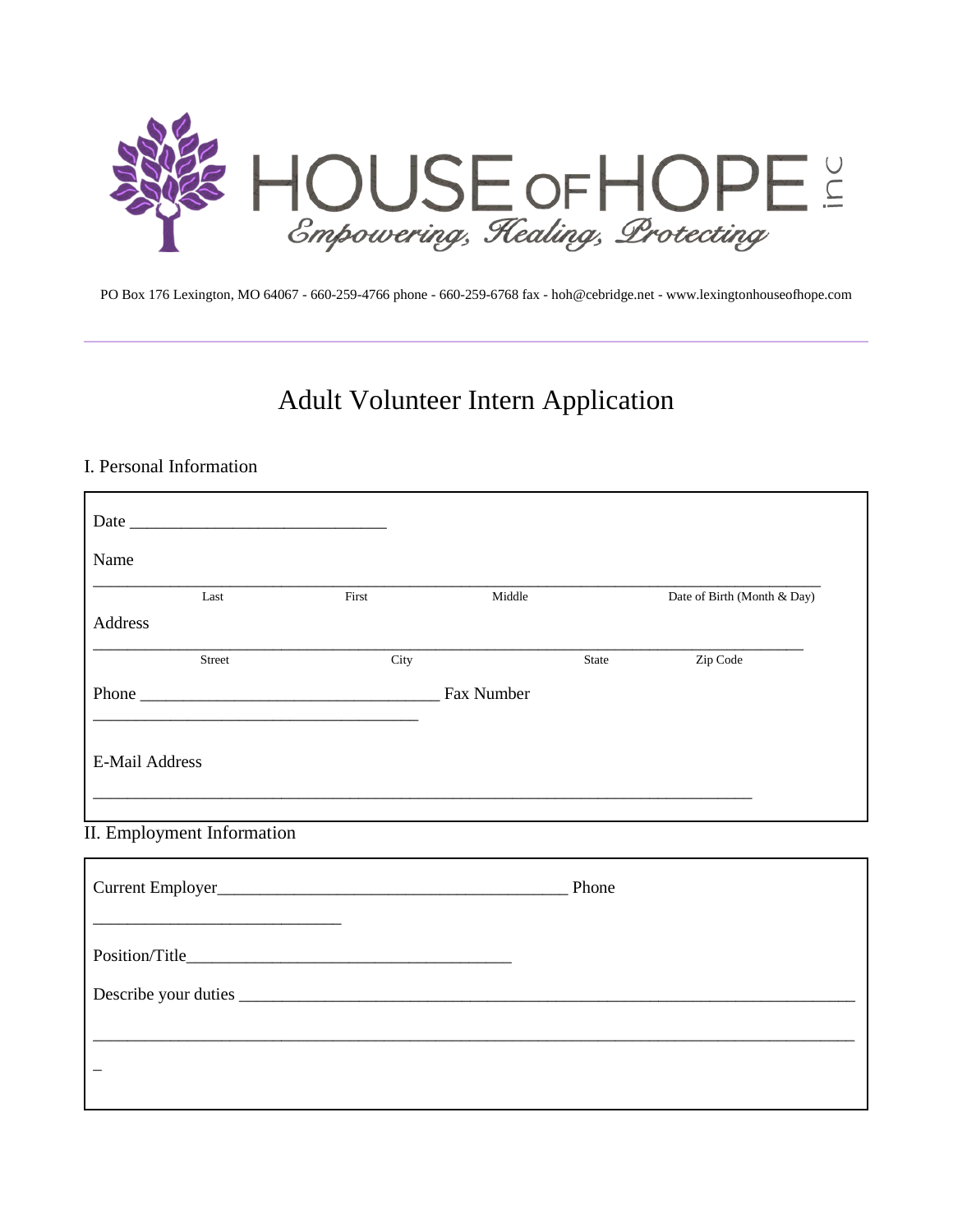| Other Employment Experience (briefly describe) _________________________________ |  |  |  |  |  |
|----------------------------------------------------------------------------------|--|--|--|--|--|
|                                                                                  |  |  |  |  |  |
|                                                                                  |  |  |  |  |  |
|                                                                                  |  |  |  |  |  |
|                                                                                  |  |  |  |  |  |
|                                                                                  |  |  |  |  |  |
|                                                                                  |  |  |  |  |  |

### III. Education Information

| High School: ______ Diploma _______ GED                                 |                                        |
|-------------------------------------------------------------------------|----------------------------------------|
|                                                                         | Grade                                  |
|                                                                         |                                        |
| Circle highest level of education completed: 1 2 3 4 5 6 7 8 9 10 11 12 |                                        |
|                                                                         | Under Graduate Post-Graduate Doctorate |
| Please list any/all degrees:                                            |                                        |
|                                                                         |                                        |
|                                                                         |                                        |
|                                                                         |                                        |

| I AM AVAILABLE FOR VOLUNTEER SERVICE:<br>(CHECK ALL TIMES THAT APPLY) |        |        |         |           |          |        |          |
|-----------------------------------------------------------------------|--------|--------|---------|-----------|----------|--------|----------|
|                                                                       | Sunday | Monday | Tuesday | Wednesday | Thursday | Friday | Saturday |
| Morning                                                               |        |        |         |           |          |        |          |
| Afternoon                                                             |        |        |         |           |          |        |          |
| Evening                                                               |        |        |         |           |          |        |          |
| Overnight                                                             |        |        |         |           |          |        |          |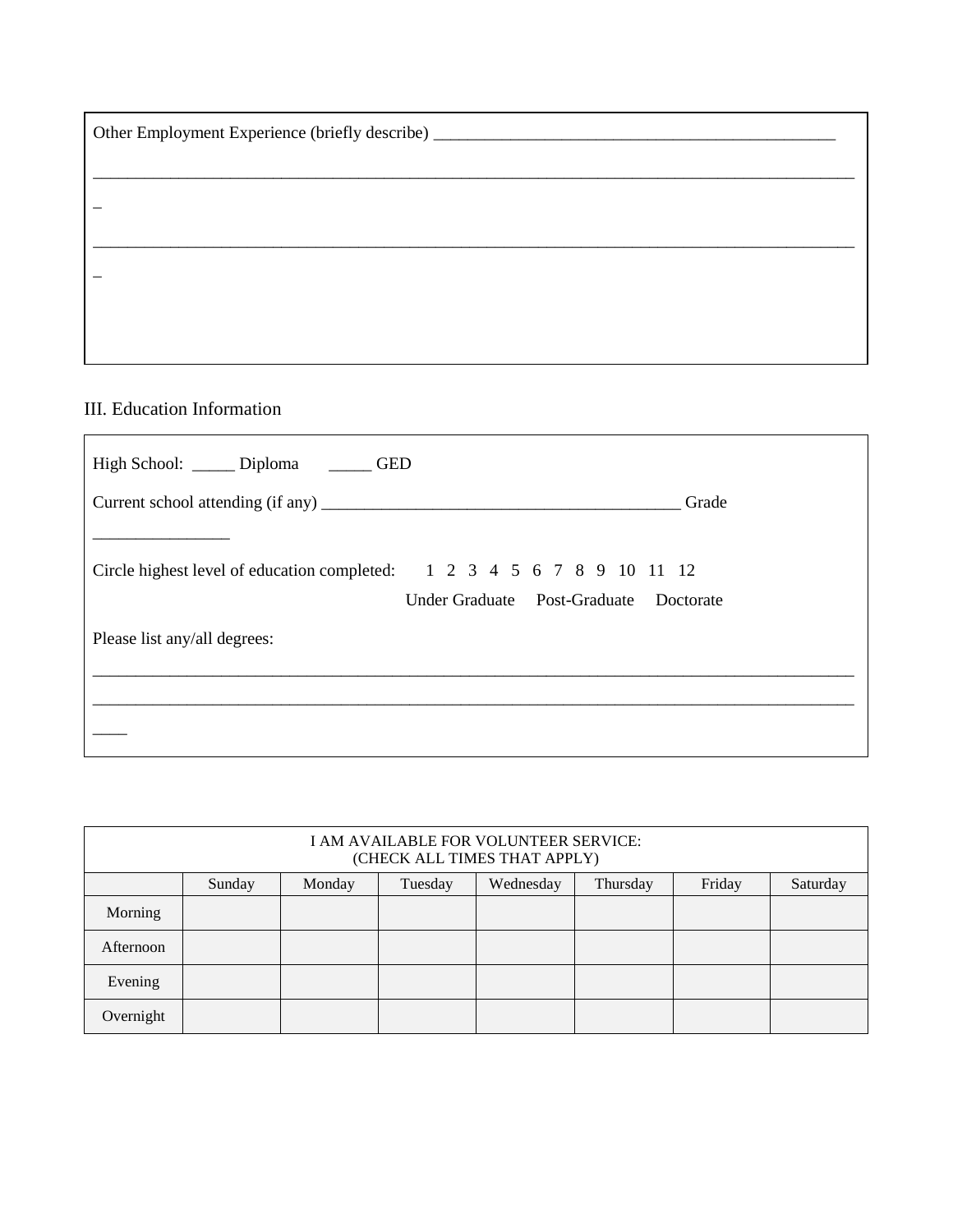## V. Background Information

|                                                                                                                       | Have you ever been convicted of a felony or misdemeanor other than minor traffic violations?        |                 |                                                                                                           |
|-----------------------------------------------------------------------------------------------------------------------|-----------------------------------------------------------------------------------------------------|-----------------|-----------------------------------------------------------------------------------------------------------|
| $Yes$ No If yes, please list                                                                                          |                                                                                                     |                 |                                                                                                           |
|                                                                                                                       | Do you have a valid driver's license? ____________ Do have valid automobile insurance? ____________ |                 |                                                                                                           |
|                                                                                                                       |                                                                                                     |                 | Some volunteer positions may require a criminal background check. An authorization form will be required. |
| <u> 1980 - Johann Barn, amerikan besteman besteman besteman besteman besteman besteman besteman besteman besteman</u> |                                                                                                     |                 |                                                                                                           |
| Telephone                                                                                                             |                                                                                                     |                 |                                                                                                           |
|                                                                                                                       | Home                                                                                                | <b>Business</b> | Cell or Other                                                                                             |
|                                                                                                                       |                                                                                                     |                 |                                                                                                           |
| Telephone                                                                                                             |                                                                                                     |                 |                                                                                                           |
|                                                                                                                       | Home                                                                                                | <b>Business</b> | Cell or Other                                                                                             |
|                                                                                                                       |                                                                                                     |                 |                                                                                                           |
| Telephone                                                                                                             |                                                                                                     |                 |                                                                                                           |
|                                                                                                                       | Home                                                                                                | <b>Business</b> | Cell or Other                                                                                             |

## VI. Emergency Contact Information

| Person(s) to contact in case of emergency |                 |               |  |  |  |
|-------------------------------------------|-----------------|---------------|--|--|--|
| Telephone                                 |                 |               |  |  |  |
| Home                                      | <b>Business</b> | Cell or Other |  |  |  |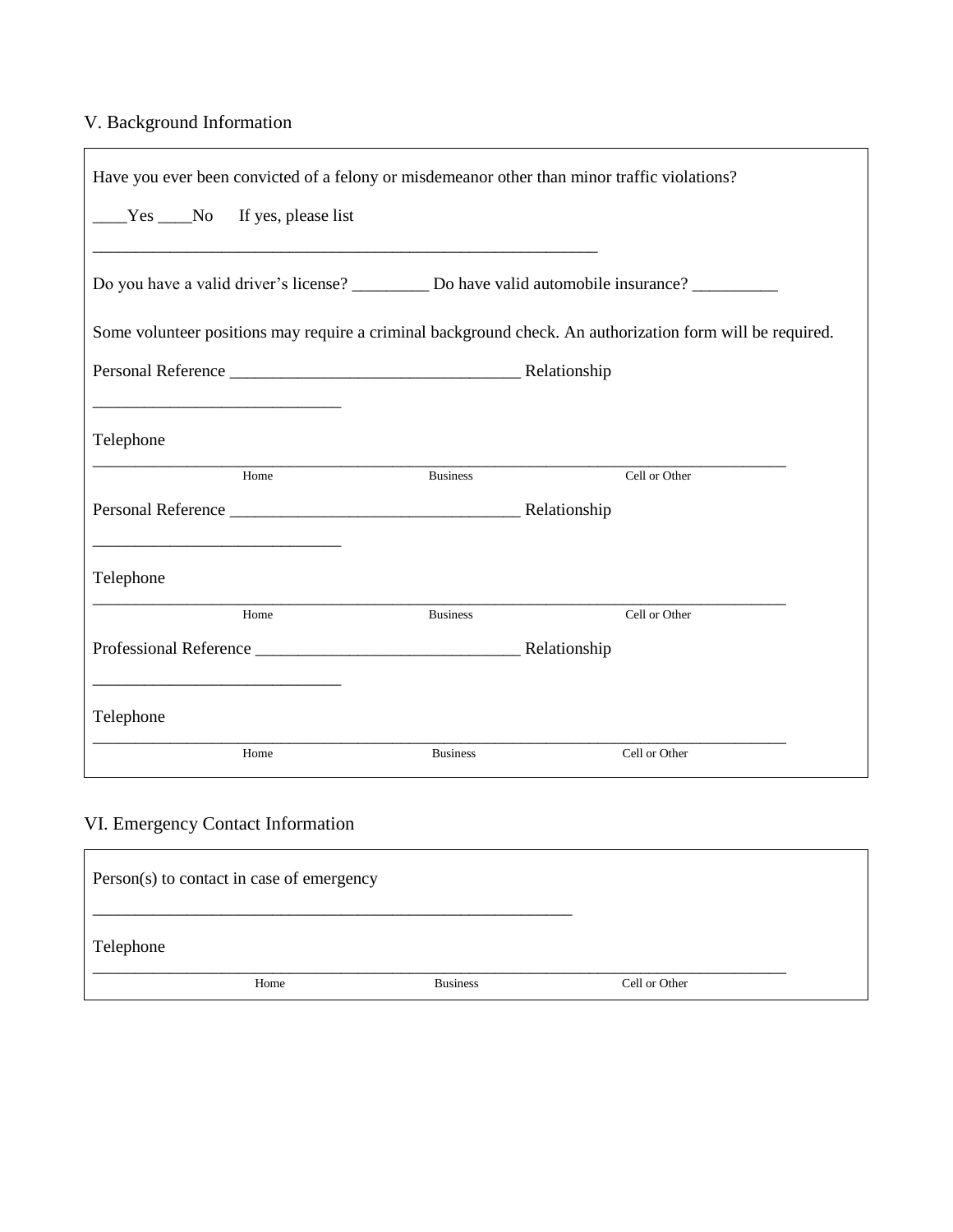VII. Liability/Confidentiality Wavers

I, \_\_\_\_\_\_\_\_\_\_\_\_\_\_\_\_\_\_\_\_\_\_\_\_\_\_\_\_\_\_\_\_\_\_\_\_\_\_\_, do hereby agree to indemnify and hold harmless House of Hope, Inc. from any and all claims or causes of action that may arise out of performance of my assigned duties. I waive any right of action I have against House of Hope, Inc. in consideration of my participation as a volunteer for House of Hope, Inc.

I also understand that in my capacity as a House of Hope, Inc. volunteer, I will come into contact with confidential information. I agree to maintain the strictest confidentiality while I am at House of Hope, Inc.

I will not reveal or repeat any information about any clients or their children, whether residential or nonresidential. I understand that this agreement to not reveal or repeat information pertains to present clients as well as previous clients with this agency. All information that I see and all conversations that I hear will remain forever confidential and within the confines of the agency.

I also agree not to reveal or repeat any information that might unwittingly reveal the identity of any client or child served by this agency.

This has been explained to me and I will understand the rules of confidentiality that exist with House of Hope, Inc. I understand these rules are for safety and protection of all persons involved with this agency. I further understand that I will be asked not to return to this agency if confidentiality is broken.

\_\_\_\_\_\_\_\_\_\_\_\_\_\_\_\_\_\_\_\_\_\_\_\_\_\_\_\_\_\_\_\_\_\_\_\_\_\_\_\_\_\_\_\_\_\_\_\_\_\_\_\_\_\_\_\_\_\_\_\_\_\_\_\_\_\_\_\_\_\_\_\_\_\_\_\_\_\_\_\_

\_\_\_\_\_\_\_\_\_\_\_\_\_\_\_\_\_\_\_\_\_\_\_\_\_\_\_\_\_\_\_\_\_\_\_\_\_\_\_\_\_\_\_\_\_\_\_\_\_\_\_\_\_\_\_\_\_\_\_\_\_\_\_\_\_\_\_\_\_\_\_\_\_\_\_\_\_\_\_\_\_\_\_

Date

Printed Name

Signature